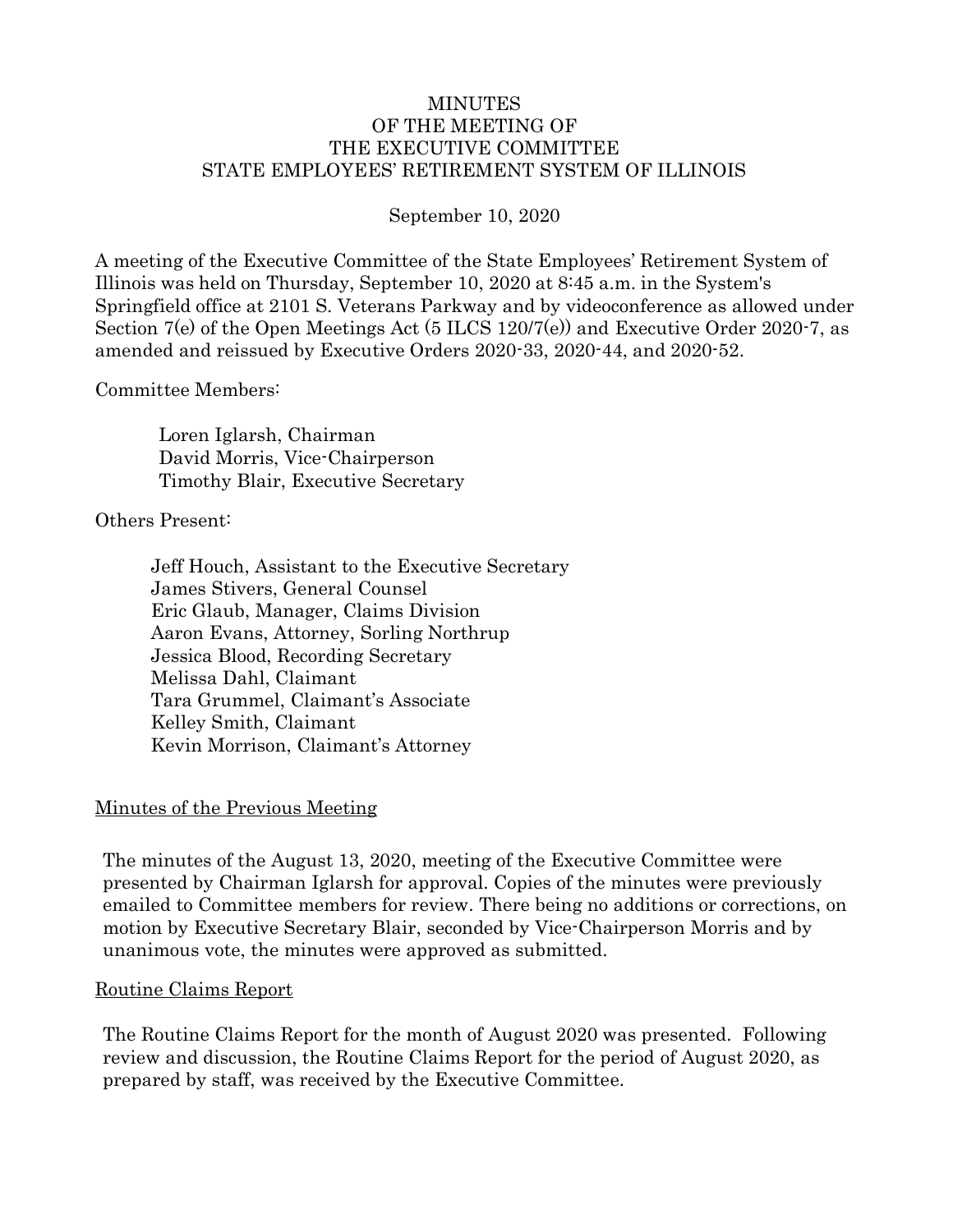## Old Business

# Marissa Lange – Appeal Termination of Survivor Benefits – Deceased Mbr: Peter Ortiz – Recommendation

Marissa Lange, a surviving daughter of Peter Ortiz, had been receiving survivor's benefits as a disabled adult dependent since January 1, 2017. Through the annual benefit verification process, SERS staff discovered that Mrs. Lange was married on December 5, 2019, thereby rendering her ineligible for benefits as a survivor annuity beneficiary under Section 14-120 of the Illinois Pension Code. Additionally, an overpayment of benefits was created due to Mrs. Lange receiving benefits during the period of ineligibility.

Mrs. Lange claims that a SERS representative told her that marriage would not impact her eligibility for survivor's benefits. Furthermore, she pointed out that such information is not available in the System's survivor's benefits handbook. Mrs. Lange requested a personal hearing to appeal the termination of her survivor's benefits at the Committee's August 2020 meeting. The Committee decided to refer the case to outside counsel for a recommendation.

Attorney Evans presented Recommendation No. 2020-07 to deny Ms. Lange's appeal. After some discussion, a motion was made by Executive Secretary Blair to adopt the recommendation. The motion was seconded by Chairman Iglarsh and all were in favor.

# Bennie Horton, Jr. – Appeal of Overpayment Repayment Terms

Bennie Horton, Jr., received a SERS temporary disability benefit from November 15, 2017, through July 15, 2019.

Mr. Horton's appeal for benefits under the Workers' Compensation Act was approved by the Illinois Workers' Compensation Commission and was received by SERS in October 2019. Due to the conversion from a SERS temporary benefit to a SERS occupational benefit, an excess benefit was paid under Section 14-123.1 of the Illinois Pension Code [40 ILCS 5/14-123.1] for the period of November 15, 2017, through July 15, 2019. SERS sent Mr. Horton a letter on October 23, 2019, explaining the calculation of the overpayment and the amount due.

If the Overpayment Section deducted half of the gross of Mr. Horton's benefit and applied it to the overpayment owed to SERS, the balance would be repaid in 17 months. Mr. Horton is requesting a reduced payment amount of \$500.00 per month, which will repay the balance in 76 months (6 years, 4 months).

After reviewing the case at its August 2020 meeting, the Committee decided to defer action pending further research. After reviewing additional information provided, a motion was made by Executive Secretary Blair to deny the request but offer a repayment plan to repay the overpayment in 60 months (5 years). The motion was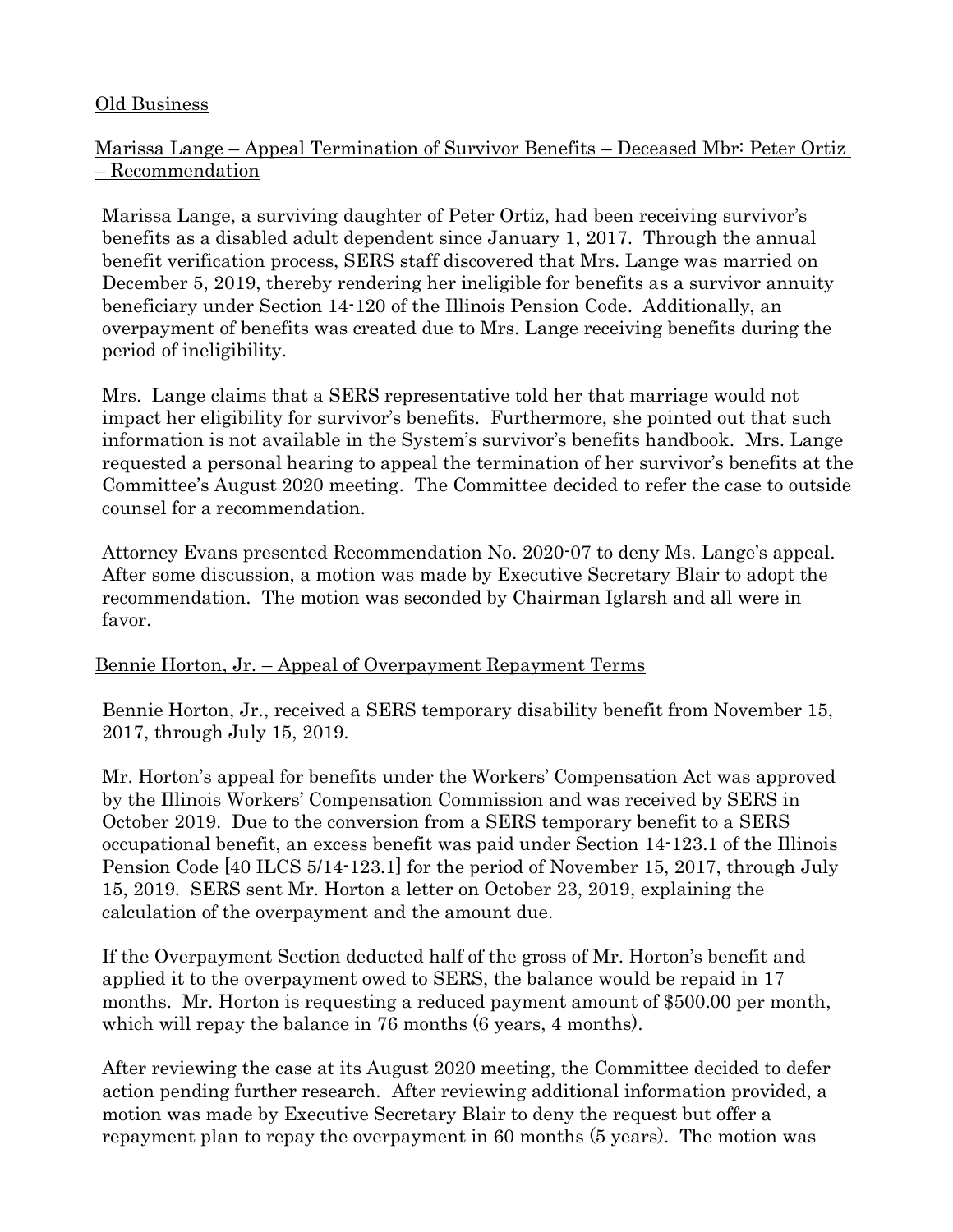seconded by Chairman Iglarsh, and all were in favor.

# New Business

Melissa Dahl – Appeal Denial of Nonoccupational Disability Benefit – Personal Hearing via Teleconference – 9:00am

Melissa Dahl works as an Educator for the Department of Corrections. She began a medical leave of absence on April 24, 2020. On May 20, 2020, SERS received a nonoccupational disability benefit application from Ms. Dahl. She then returned to work with the Department on July 6, 2020.

Section 14-124(2) of the Illinois Pension Code [40 ILCS 5/14-124(2)] specifies that to be eligible for SERS nonoccupational disability benefits a member must, among other things, be "found upon medical examination to be mentally or physically incapacitated to perform the duties of the member's position.".

A review of the case file by SERS staff resulted in the conclusion that there was not enough medical evidence provided to justify approval of a SERS nonoccupational disability benefit for Ms. Dahl. The case file was then sent to a medical consultant for an additional review. This review also resulted in a determination that there was not enough medical evidence provided to substantiate that the statutory requirements for approval of the nonoccupational disability benefit had been met.

Ms. Dahl requested a personal appeal of this decision via teleconference.

After hearing Ms. Dahl present her case, the Committee agreed to defer its decision pending receipt of additional medical documentation.

# Kamlesh Ramchandani – Request Reappeal for Pension to Remain Uncapped

Kamlesh Ramchandani requested a written appeal that was considered at the March 12, 2020 meeting of the Executive Committee. A staff review of his file for an adjustment discovered his final average compensation should have been capped. As a result, Mr. Ramchandani's future pension amount was adjusted accordingly. He appealed to have his pension remain uncapped.

Mr. Ramchandani's appeal was denied. The denial is supported by Section 14-103.12 of the Illinois Pension Code [40 ILCS 5/14-103.12], which provides the guidelines for capping certain final average compensation calculations, and Section 14-148.1 of the Code [40 ILCS 5/14-148.1], which directs the System to adjust overpaid benefits to the correct level. The decision became final at the May 26, 2020, meeting of the Board of Trustees.

Per a letter received on June 15, 2020, Mr. Ramchandani is requesting a reappeal for his pension to remain uncapped. He is citing a previous pension capping case that appeared before the Executive Committee in 2014.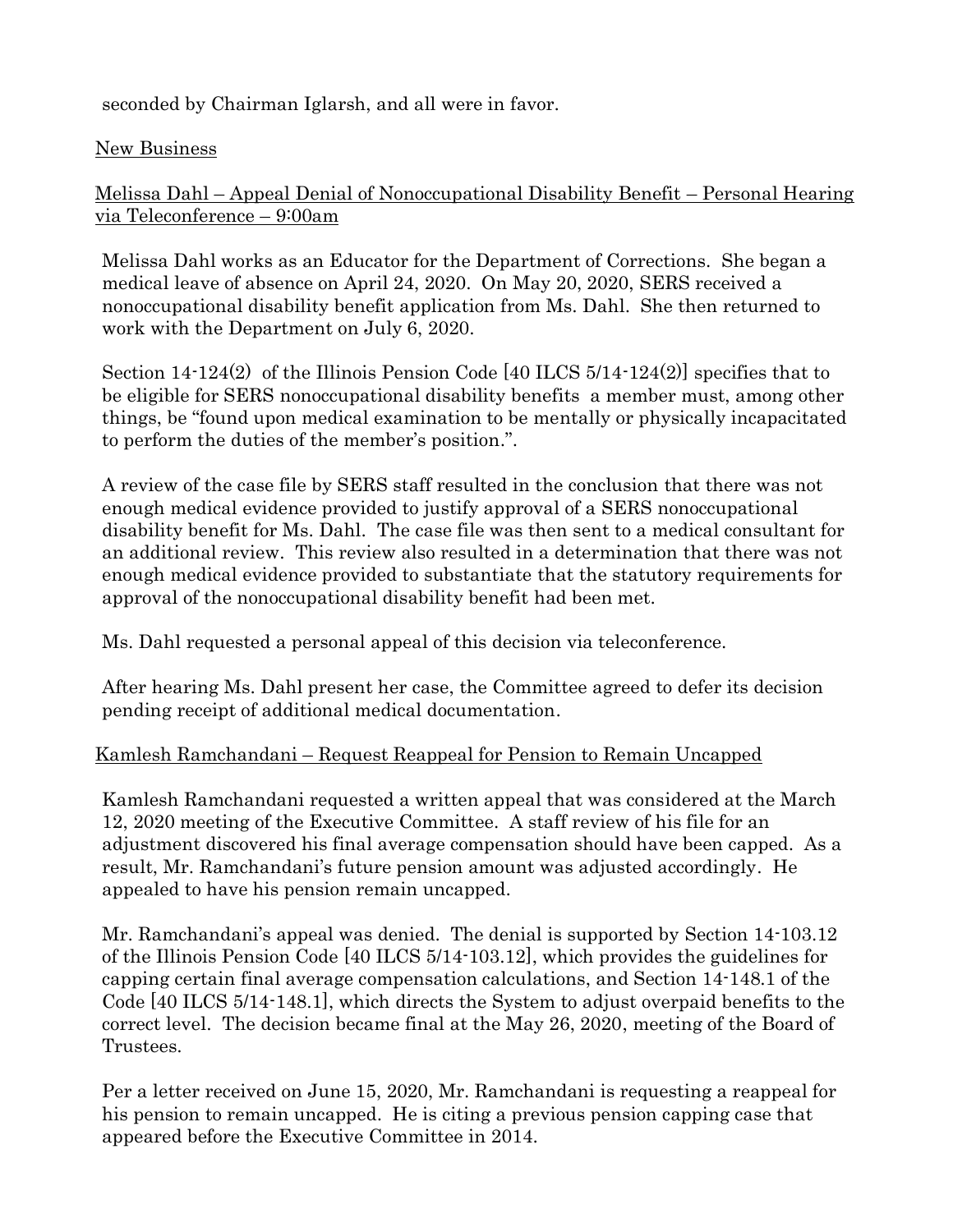After concluding that no new information pertaining to the appeal had been submitted, a motion was made by Chairman Iglarsh to deny Mr. Ramchandani's request. The motion was seconded by Vice-Chairperson Morris, and all were in favor.

# Amanda Cannon – Appeal of SSA Award Overpayment Repayment Terms

Amanda Cannon was approved for a nonoccupational disability benefit from SERS effective May 9, 2014. Ms. Cannon was approved for a retroactive Social Security Administration (SSA) disability benefit effective October 1, 2014. The retroactive Social Security benefit created an overpayment to SERS from October 1, 2014, through October 7, 2014, and from October 21, 2014, through September 30, 2017.

The overpayment due is in accordance with Section 14-125 of the Illinois Pension Code [40 ILCS 5/14-125], which provides, among other things, that the SERS nonoccupational disability benefits that are received by a member are to be offset by Social Security benefits received by the member. SERS sent Ms. Cannon a notification letter on October 16, 2017, explaining the calculation of the overpayment and the amount due. SERS was deducting half of Ms. Cannon's gross nonoccupational disability benefit to satisfy the overpayment, but that deduction ended May 31, 2020, due to the half-time ceasing of that benefit. Ms. Cannon has not returned to work.

A payment of \$400.00 per month would repay the overpayment in 36 months (3 years). Ms. Cannon is requesting a payment plan of \$150.00 per month, which would repay the overpayment in 95 months (7 years, 11 months).

She also references reducing the balance due in her appeal letter, but a previous written appeal to do so was considered at the August 2019 meeting of the Executive Committee and was denied.

After review and some discussion, a motion was made by Chairman Iglarsh to deny Ms. Cannon's request but offer a repayment plan to repay the overpayment in 60 months (5 years). The motion was seconded by Vice-Chairperson Morris and all were in favor.

# Deborah Norfleat – Appeal for Survivor Contribution Refund

Deborah Norfleat retired March 1, 2015. On her retirement application she listed a dependent daughter, Lexes Harper. Ms. Norfleat recently inquired about the survivor contribution refund. At that time, it was discovered Lexes is her granddaughter, not her daughter as she originally indicated on her application. Therefore, Lexes is not eligible for survivor benefits upon Deborah's passing.

Ms. Norfleat is appealing to receive the survivor contribution refund after retirement.

Following a review of the case, a motion was made by Chairman Iglarsh to approve the request. The motion was seconded by Vice-Chairperson Morris, and all were in favor.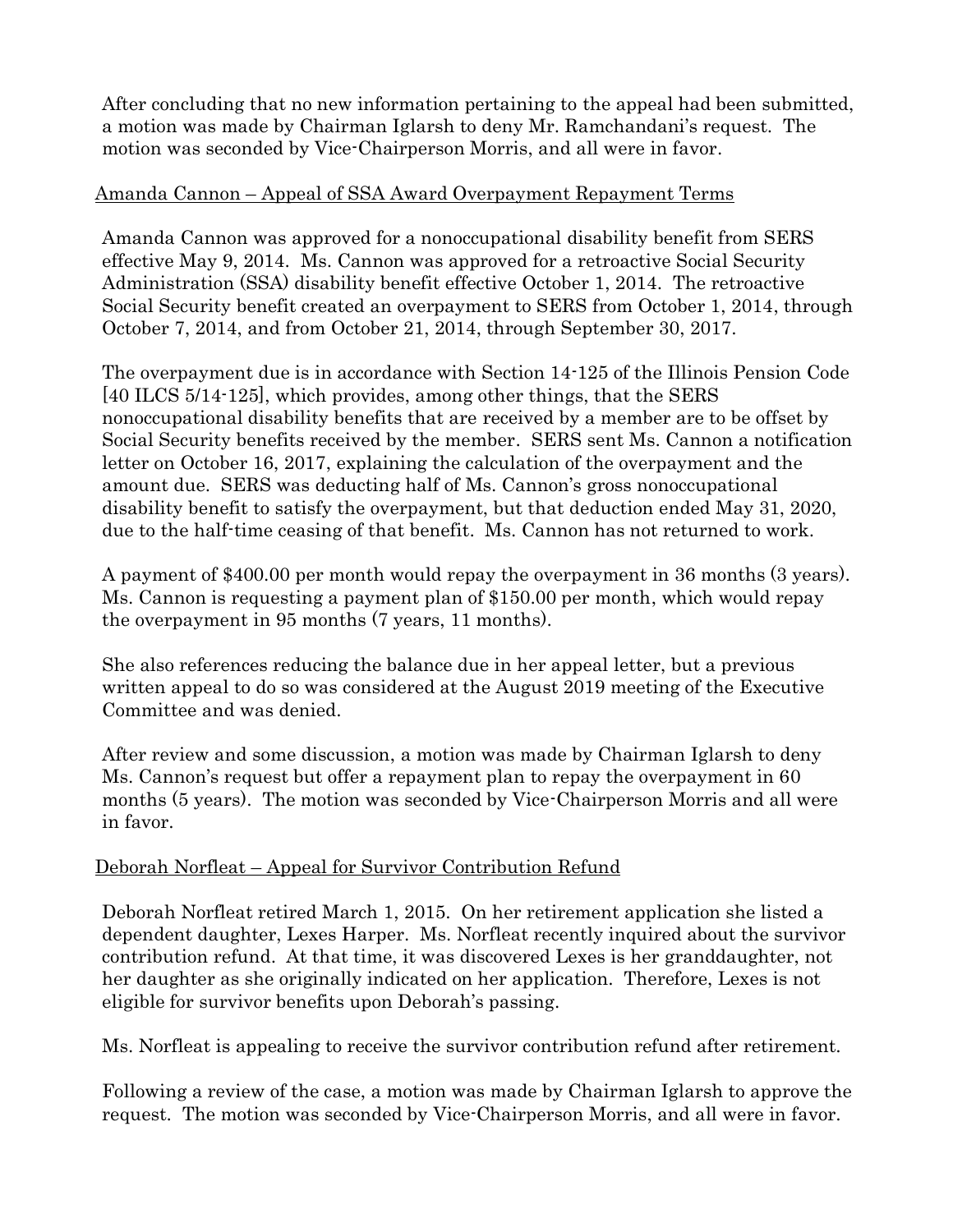Cynthia Slater – Appeal for Removal of Social Security Offset to Survivor Annuity – Deceased Mbr: Robert Slater Jr.

Robert Slater Jr. retired January 1, 2011. He died on May 28, 2020, leaving a surviving spouse, Cynthia Slater. Mrs. Slater was under the impression she was not to receive a reduction in her survivor annuity due to Social Security benefits.

Cynthia is appealing the Social Security offset being applied to her survivor annuity.

After discussing the facts of the case, a motion was made by Chairman Iglarsh to deny the request. The motion was seconded by Executive Secretary Blair, and all were in favor.

## Kelley Smith – Appeal Overpayment of Disability Benefits – Personal Hearing via Teleconference – 9:45am

Kelley Smith received temporary disability benefits from SERS for the period of January 20, 2017, through March 26, 2017. On March 29, 2018, Ms. Smith was awarded a lump sum payment from the Workers' Compensation Commission for partial permanent disability (PPD) benefits. Consequently, SERS converted her temporary disability benefit under Section 14-123.l of the Pension Code into an occupational disability benefit under Section 14-123 of the Code.

The monthly amount of workers' compensation benefits exceeded the monthly amount she was eligible to receive from SERS, so no benefit should have been paid during that period. Therefore, the entire amount she received in the form of temporary disability benefits was an overpayment.

When the IWCC makes a final determination regarding the character of a disability in a worker's compensation case, SERS is required to convert the temporary disability benefit that has been paid into either an occupational or nonoccupational disability benefit. In Ms. Smith's case, the injury that served as the basis for SERS granting a temporary disability benefit was determined by the IWCC as a job-related injury. This had the effect of opening the door to the workers' compensation offset described in Section 14-129 of the Code, which resulted in the temporary benefit overpayment by SERS.

Kevin Morrison, the attorney for Ms. Smith contends that the State is liable for such overpayment given the provisions under Section 8(j) of the Worker's Compensation Act, which provides:

Any excess benefits paid to or on behalf of a State employee by the State Employees' Retirement System under Article 14 of the Illinois Pension Code on a ... disputed disability claim shall be credited against any payments made or to be made by the State of Illinois to or on behalf of such employee under this Act, except for payments for medical expenses which have already been incurred at the time of the award. The State of Illinois shall directly reimburse the State